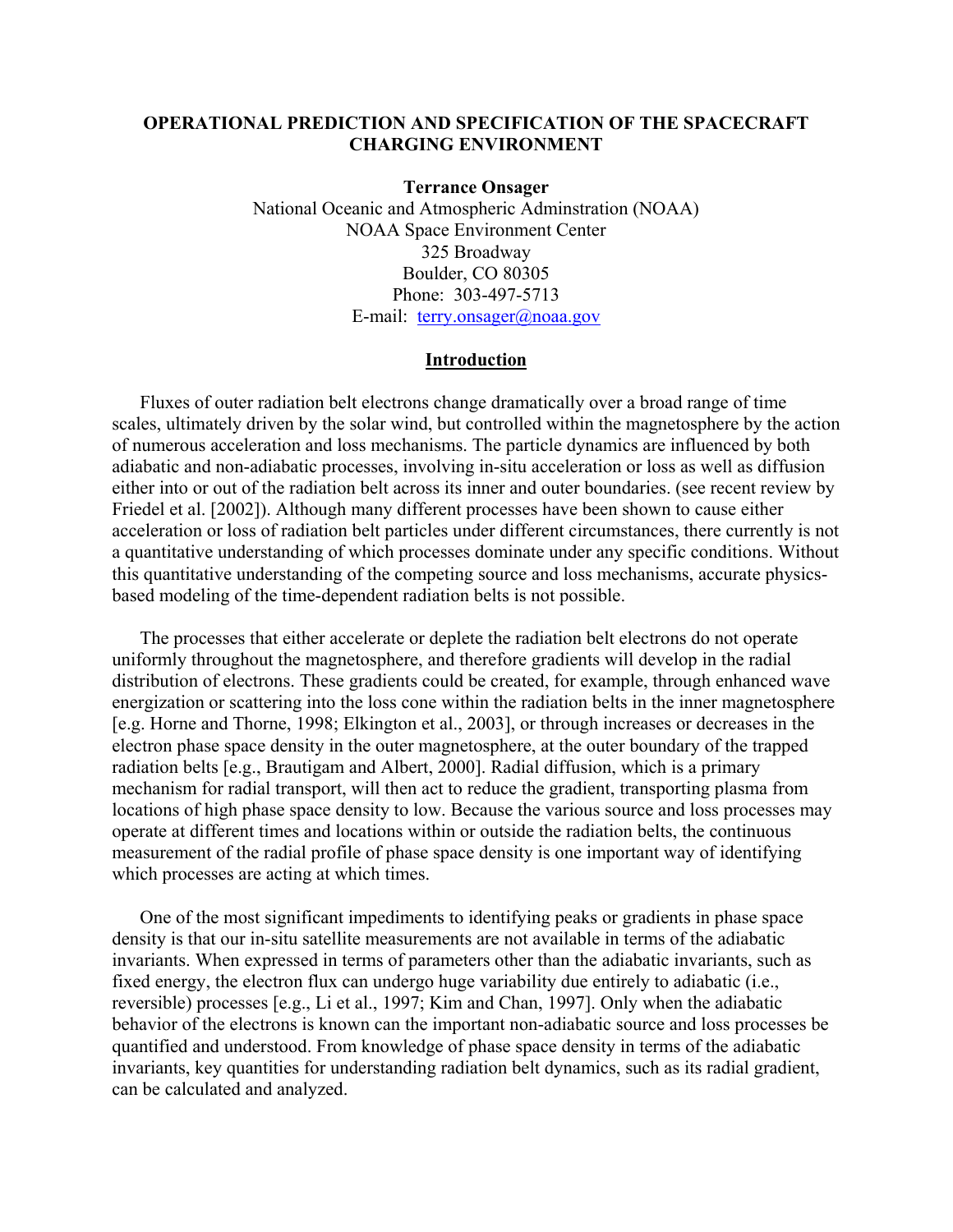Although we have extensive data sets acquired by a large number of satellites over decades, no long-term characterization of the radiation belts in terms of adiabatic invariants exists today. Calculations of phase space density in terms of adiabatic invariants have been done on short, isolated intervals of data, in most cases concentrating on dynamic geomagnetic storm intervals [Selesnick and Blake, 1997a; 1997b; 1998; 2000; Hilmer et al., 2000; McAdams et al., 2001]. Estimates of the radial gradient of phase space density have been made in two ways. One technique has been to use satellites whose orbits cross a large range of L-shells, such as CRRES and Polar, to calculate phase space density for fixed values of the first two adiabatic invariants over individual orbits or consecutive orbits [e.g., Brautigam and Albert, 2000; Selesnick and Blake, 2000]. The other technique utilizes simultaneous measurements from satellites widely separated in radial distance, such as GPS measurements at  $L = 4.2$  and geosynchronous measurements at  $L = 6.6$  to estimate the radial profile of phase space density [e.g., Hilmer et al., 2000; McAdams et al., 2001].

The CRRES and Polar results suggest that a peak in phase space density occurs inside geosynchronous orbit associated with radiation belt enhancements, but that phase space density generally increases with increasing radial distance from inside to outside geosynchronous orbit during quiet times. Through the GPS and LANL comparisons, phase space density has been consistently found to be higher at  $L = 6.6$  than at  $L = 4.2$ ; however, measurement of the local gradient at geosynchronous orbit or additional observations inside or outside geosynchronous orbit would be required to further constrain the location of the peak. These studies have also highlighted the large uncertainty in calculations of phase space density in terms of adiabatic invariants, and the ambiguity of the location of its peak due to uncertainties in the global field model and the details of the electron distribution function.

The focus of this effort will be to develop a new technique for determining the radial gradient of phase space density at geostationary orbit, and to apply this technique under a wide variety of solar wind and geomagnetic conditions. The primary data we will use are from the GOES 8, 9, 10, 11, and 12 satellites, which measure energetic particle flux and magnetic field. Although the GOES satellites are three-axis stabilized while in operational use, a number of the GOES satellites acquired data while spinning during on-orbit storage. Data from the spinning satellites allow us to calculate electron pitch angle distributions, which are key to accurately estimating phase space density. These data are available over years of geosynchronous measurements, allowing us also to characterize the pitch angle distributions as a function of local time and geomagnetic activity. These data will be augmented during selected time periods with data from the LANL geosynchronous satellites and from the POLAR satellite to further constrain the global magnetic field and to provide valuable inter-calibration of flux levels, energy spectra, and pitch angle information obtained from the different instruments to more accurately determine phase space density and its gradient.

Our research will answer the following questions: What is the radial gradient of phase space density at geosynchronous orbit? How does the direction of the gradient vary from quiet to active times? How does the direction of the gradient vary between key phases of the solar cycle, such as during storms driven by solar wind transients versus radiation belt enhancements driven by highspeed streams? How sensitive is the calculation of phase space density in adiabatic invariant space to uncertainties in the electron pitch angle distribution, energy spectrum, and to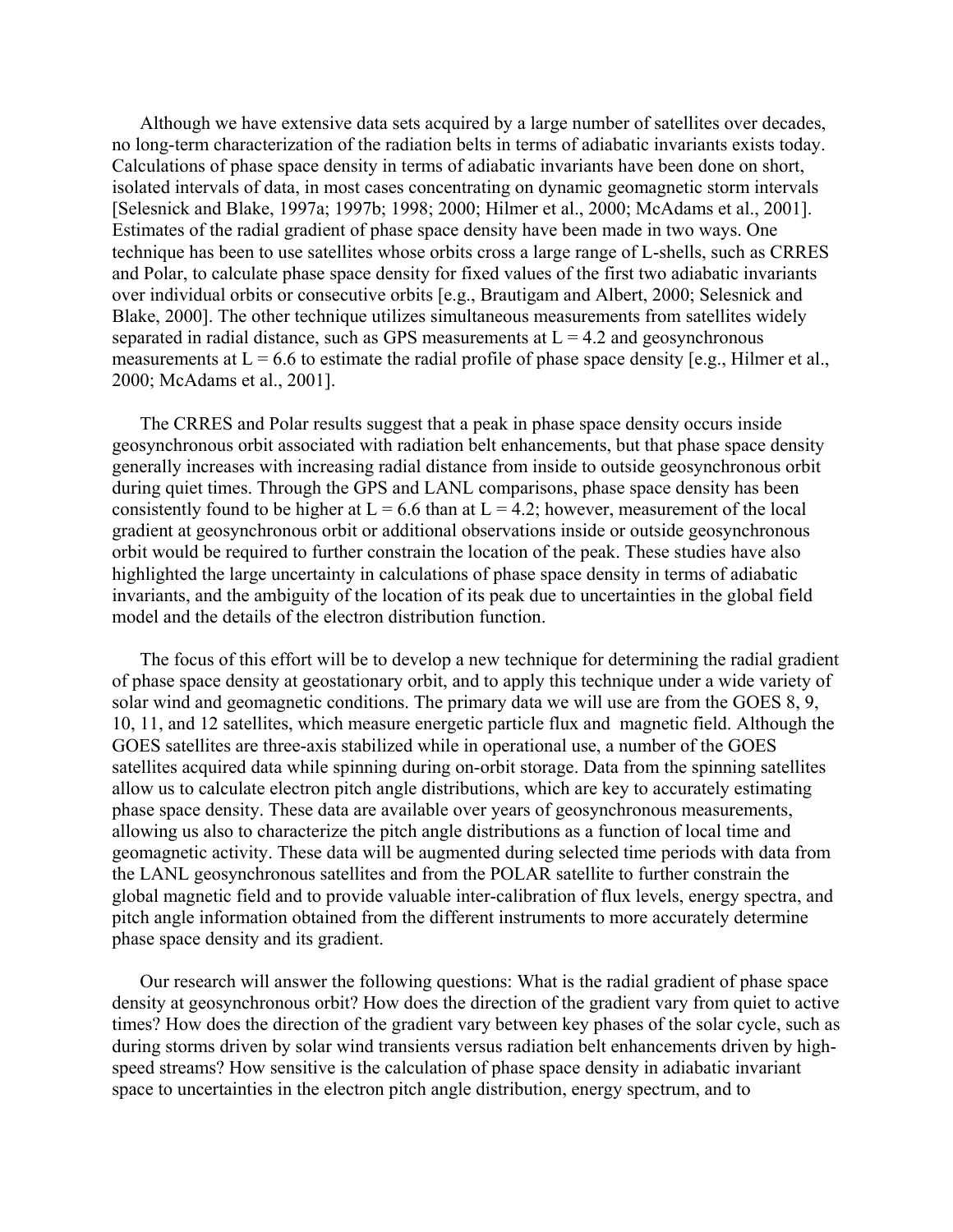inaccuracies in the global magnetic field models? How do the electron pitch angle distributions vary with local time, geomagnetic activity, and magnetic field inclination?

In addition to determining the local gradient of phase space density, we will provide a longterm reference for phase space density in terms of adiabatic invariants at multiple locations in geostationary orbit over years of data that can be used by other researchers for comparison with data from other satellites. We will make the databases of phase space density mapped to adiabatic-invariant space and our computer codes available to the research community. The database will include the raw measurements of integral flux, magnetic field, and the calculated phase space density mapped to adiabatic invariant space. The computer codes will enable the calculation of the adiabatic invariants (*M, K*, and *L*\*) using a set of publicly available magnetic field models.

The results of this research will have direct relevance to four of the five NASA Strategic Enterprises. This research will quantify the dynamics of an important aspect of the Sun-Earth system over a large fraction of a solar cycle (a goal of the Space Science Enterprise), and improve our understanding of the radiation environment that is important both for human activities in space (Biological and Physical Research Enterprise and Human Exploration and Development of Space Enterprise) and for space system design (Aerospace Technology Enterprise). This research will provide critical new information on the location of the source and loss processes affecting the radiation belt electrons, and therefore contribute directly to our ability to predict changes in Earth's radiation belt environment through internal processes and through solar wind driving, which is directly relevant to Strategic Goal 1, Sun-Earth Connection Theme, RFA 1(b) and Strategic Goal 2, Sun-Earth Connection Theme, RFA 1(c). From the error analyses we conduct, we will help to define the requirements for future Living With a Star missions, such as the Radiation Belt Storm Probe mission.

#### **Calculating Phase Space Density and its Radial Gradient**

The GOES data provide the opportunity to calculate radiation belt electron phase space density in adiabatic-invariant space at multiple locations in geostationary orbit over a solar cycle. However, as mentioned above, there are numerous difficulties associated with making these calculations. In the following example, we describe the technique we will use to make these calculations, and we illustrate the sensitivity of our results to uncertainties in the energy spectrum and the pitch angle distributions. A potentially important source of error is introduced by the necessity of using a magnetic field model to characterize the global azimuthal drift of the electrons. For the example given here, we have chosen to analyze a geomagnetically quiet time, when the magnetic field models are likely to be the most accurate. An important part of this research will be to investigate in detail the consistency of simultaneous phase space density calculations at a large number of local times (using GOES and LANL geosynchronous satellites and Polar during crossings of the equatorial plane near geosynchronous orbit) during active as well as quiet times, and to determine if the agreement can be improved by utilizing the most recent magnetic field models that include azimuthal variations in the field.

A key application of our calculations of phase space density will be to determine its local radial gradient at geosynchronous orbit. As demonstrated below, the east and west GOES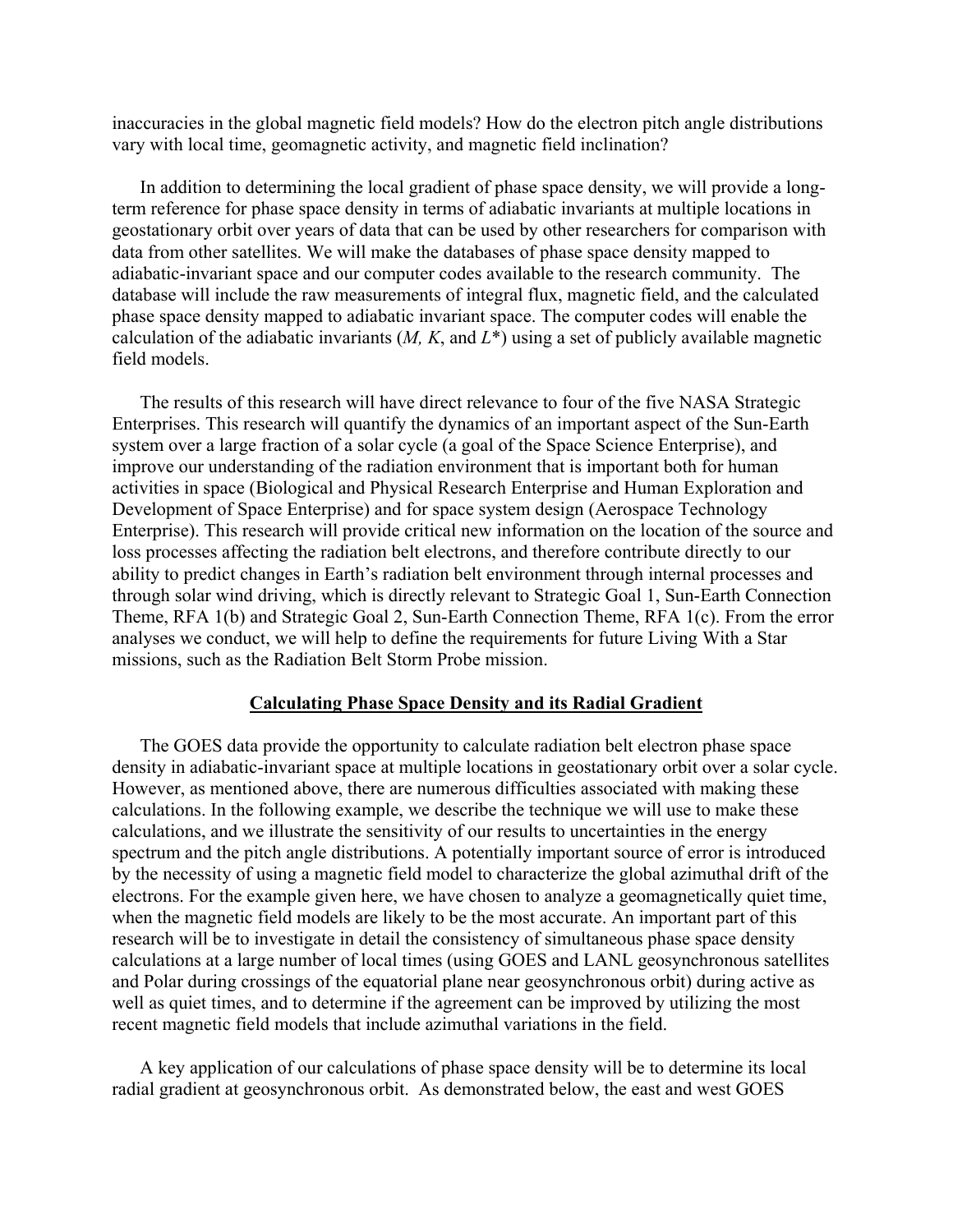satellites are located at different geomagnetic latitudes due to the tilt of Earth's dipole magnetic field. Therefore, these spacecraft provide simultaneous measurements in different *L*-shells. If phase space density and the adiabatic invariants can be determined with sufficient accuracy, these calculations will give a continuous measure of the local radial gradient of phase space density. Quantifying the accuracy of these calculations is an important part of this research. In addition, these calculations will give a valuable reference value for phase space density at geostationary orbit to allow comparison with other spacecraft in more largely separated *L*-shells, either inside geosynchronous orbit, such as GPS, or outside, such as POLAR or CLUSTER.

For the example we describe here, measurements of the GOES >2 MeV electron flux at geostationary orbit and Dst index on February 1-8, 1996 are shown in Figure 1. The top panel contains the electron flux at GOES-8 (solid) and GOES-9 (dashed), and the bottom panel contains the Dst index, courtesy of the World Data Center, Kyoto, Japan.

The electron flux was moderately high, with some periods of relatively little variability (Feb. 3-6) and some instances of fairly abrupt changes in the flux levels (e.g., Feb. 2 and Feb. 7), with no significant activity seen in Dst. An obvious feature of the electron flux at geostationary orbit is the consistent diurnal variation, with higher fluxes observed near noon and lower fluxes observed near midnight. This variation in the fluxes is due to the local-time asymmetry of the magnetic field and the fact that in the outer magnetosphere, particle flux at constant energy decreases with increasing distance from Earth. Other noticeable features in the electron data are that the fluxes measured by GOES 9 (dashed curve) appear to be offset in time relative to GOES 8 and have consistently higher values.



**Figure 1. (Top) geosynchronous electron flux, and (bottom) Dst during an extended period with elevated >2 MeV electron flux and quiet geomagnetic conditions.** 

The difference in flux levels at the two spacecraft is due to the different longitudinal locations of the two spacecraft. Diagrams illustrating the locations of GOES 8 and 9 are shown in Figure 2. The right panel in Figure 2 contains a view of the geographic equatorial plane from above, and the left panel contains an illustration of the locations of the two spacecraft relative to the geomagnetic equator. Note that the field lines that pass through the two spacecraft do not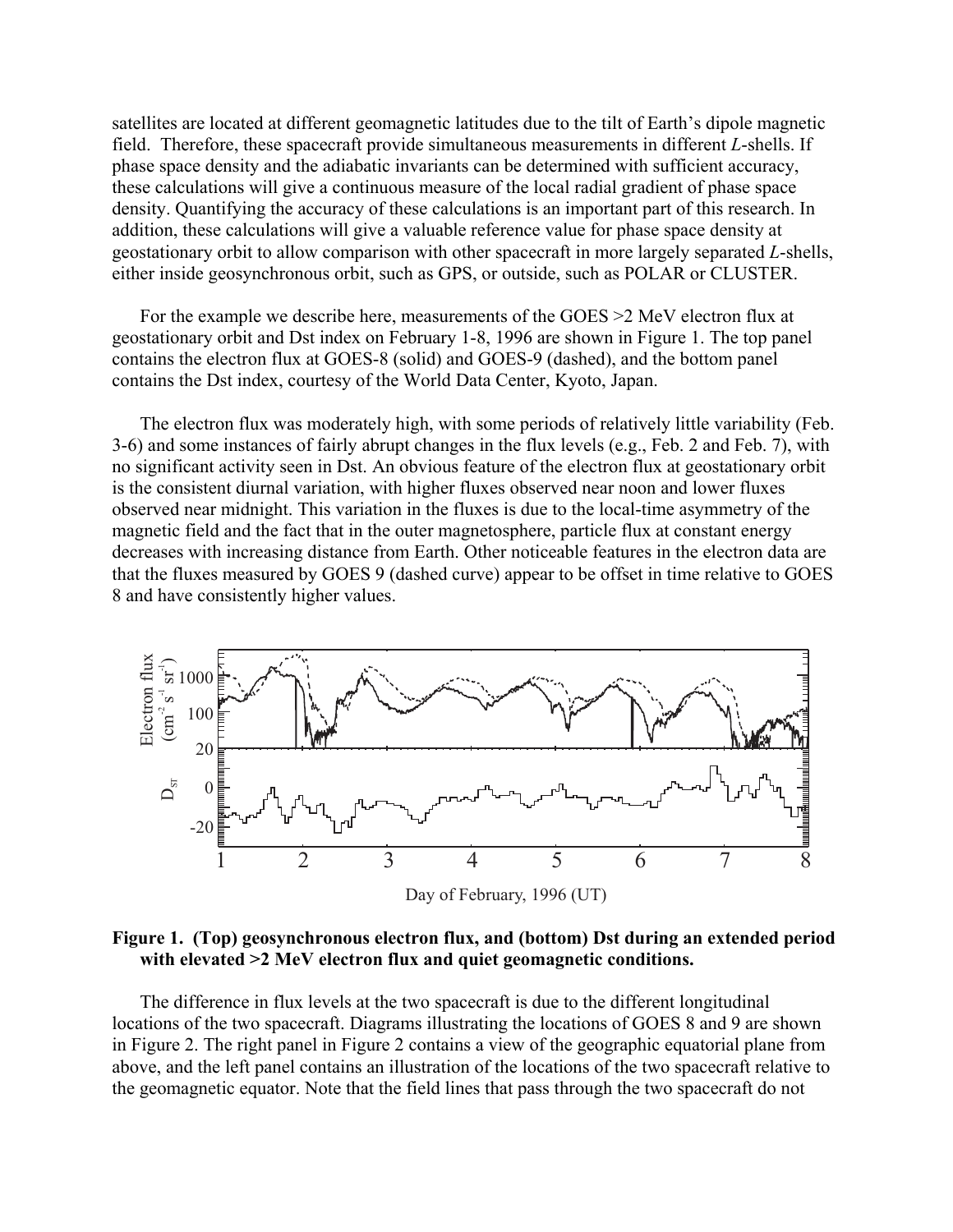actually lie in the same plane, as shown in the left panel, but are drawn coplanar only to indicate the approximate geomagnetic latitudes of the two satellites.

The local-time separation in the GOES spacecraft has two effects. First, because GOES 9 lags GOES 8 in its orbit, it observes the spatial, diurnal variation in the particle flux with an offset corresponding to the separation in local time. Another important difference in the measured fluxes occurs because the spacecraft are located at different geomagnetic latitudes. Although both spacecraft are located at the geographic equator, Earth's magnetic dipole is tilted toward the geomagnetic equator in approximately the longitude of GOES 8. As a result of the dipole tilt, GOES 8 is at a geomagnetic latitude of about 11°. The dipole tilt has a much smaller effect on the geomagnetic latitude of GOES-9, which is about 4°. Although GOES 8 and 9 are both located at the geographic equator, GOES 8 is at a higher geomagnetic latitude and, therefore, under most circumstances will be measuring particles in larger L shells.



# **Figure 2. The geomagnetic latitudes of GOES 8 and GOES 9 (left) and their locations in the geographic equatorial plane (right). Note that although the east and west GOES satellites are both located in the geographic equatorial plane, the tilt of Earth's dipole results in a geomagnetic latitude difference of about 7°.**

In order to establish that the electron detectors are accurately inter-calibrated and that the flux difference is in fact due to the longitudinal separation of the spacecraft, we have analyzed data from time intervals when GOES 9 was located close to GOES 8, prior to arriving at it operational location. Shortly after launch in May 1995, GOES 9 was located at about 90° west Longitude, about one hour in local time from GOES 8. It remained there until December 1995, when it was moved to 135° west Longitude.

A comparison of flux measurements from these times with different longitudinal separations is shown in Figure 3. This figure contains scatter-plots of the >2 MeV integral flux measured at GOES 8 versus the flux measured at GOES 9. The measurements in Figure 3a are from the three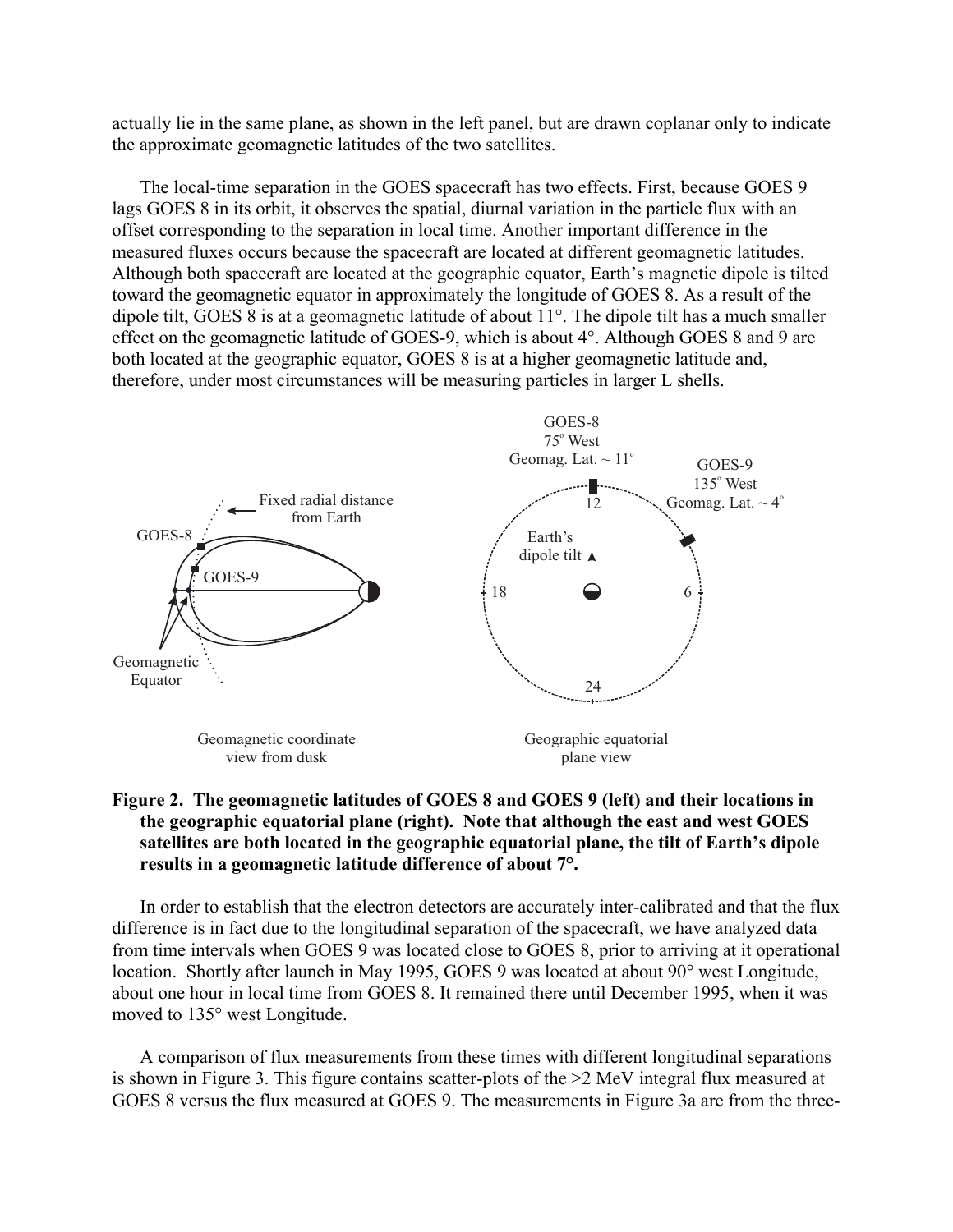day period from Feb. 3-6, 1996 (from the middle of the interval shown in Figure 1). The GOES 9 measurements have been shifted four hours later in time so that each point represents the flux measured at the same local time by the two spacecraft. Some scatter occurs due to the temporal variations in the flux over the four hours between the GOES 8 and 9 measurements.

It is clear in Figure 3a that there is an offset in the measurements, with GOES 9 (at a lower geomagnetic latitude) measuring higher fluxes than GOES 8. This is consistent with the fact that at constant energy, radiation belt flux in the vicinity of geostationary orbit decreases with increasing radial distance from Earth.

Measurements made when the two spacecraft were at nearly equal geomagnetic latitudes are shown in Figure 3b. These data were obtained over the three-day period from July 3-5, 1995,



# **Figure 3. (Left) comparison of GOES 8 and 9 measurements obtained when the spacecraft were separated by four hours of local time and roughly 7° in geomagnetic latitude, and (right) when the spacecraft were separated by only one hour of local time and at approximately equal geomagnetic latitudes.**

when GOES 9 was located one hour to the west of GOES 8. At this longitude, the geomagnetic latitude of GOES 9 was about 10.5°, within about 0.5° of the latitude of GOES 8. For this plot, the GOES 9 data were shifted in time by one hour, so that the values represent the flux measured at the same local time.

The close agreement between the GOES 8 and 9 measurements when the two spacecraft were at nearly equal geomagnetic latitudes indicates that the electron detectors are well intercalibrated, and that the systematic difference seen in Figure 3a is due mainly to the geomagnetic latitude difference. Another factor that could contribute to the difference in flux measured at GOES 8 and 9 is the slightly different inclination of the magnetic field at the two spacecraft and any anisotropy in the pitch angle distributions. This, however, is not likely to cause a large effect,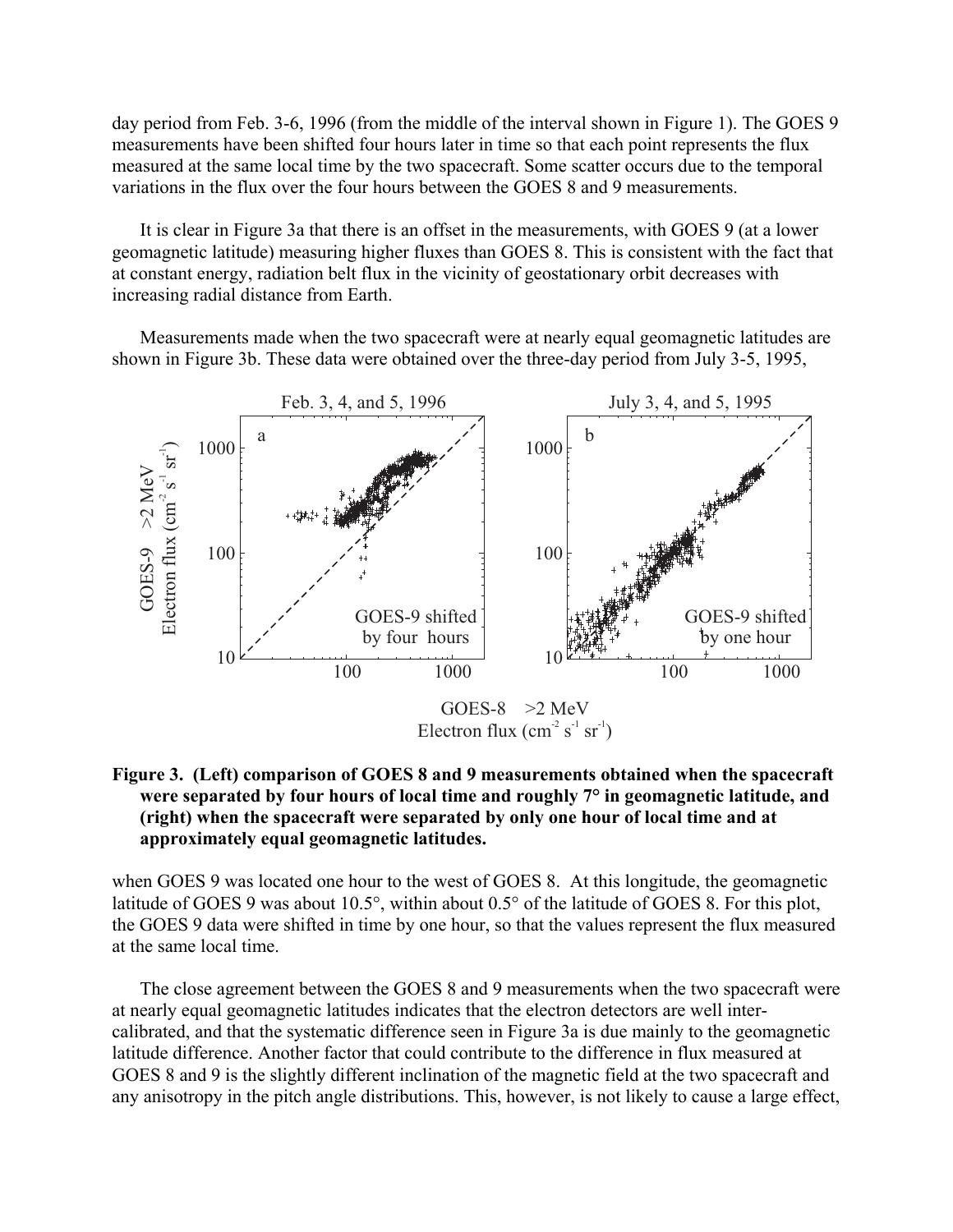given the broad field of view of the detectors and their westward look direction. Since the magnetic field inclination at geostationary orbit is primarily either toward or away from Earth, the westward-pointing detectors will always measure a broad range of pitch angles including 90°, even in the extreme cases of purely vertical or purely horizontal fields.

The GOES satellites, with their well inter-calibrated detectors and their simultaneous measurements in slightly separated *L*-shells, provide measurements that can be used to estimate the radial gradient of phase space density. The radial gradient, or ∂*f*/∂*L*, is estimated by calculating phase space density at fixed values of the first two adiabatic invariants, *M* and *K*, and then comparing these values at different locations in *L*.

Two main assumptions are made to allow the calculation of phase space density at fixed *M* and *K* from the measured integral fluxes at fixed energies. The first assumption is that electron phase space density can be approximated with an exponential distribution:

$$
f(E) = f_o e^{-E/E_o} \tag{1}
$$

which is related to the differential directional number flux, *j(E)*, and the particle momentum, p, by:

$$
f(E) = \frac{j(E)}{p^2}.
$$

The integral flux is related to the differential flux by

$$
J(\geq E) = \int_{E}^{\infty} dE' \, j(E')
$$
 (3)

or,

$$
J(\geq E) = \int_{E}^{\infty} dE' f(E') p^2.
$$
 (4)

With the assumed functional form of phase space density, (1), we can integrate (4) directly and solve for *f(E)* in terms of the measured integral flux, *J(>E)*,

$$
f(E) = \frac{c^2 J(>E)}{(E_0^2 + EE_0)2mc^2 + 2E_0^3 + 2EE_0^2 + E^2E_0}.
$$
 (5)

The second main assumption used in this analysis is that the pitch angle distribution at the equator can be described by:

$$
f_{eq}(E, \alpha_{eq}) = f_{eq}(E) \sin^m \alpha_{eq}.
$$
 (6)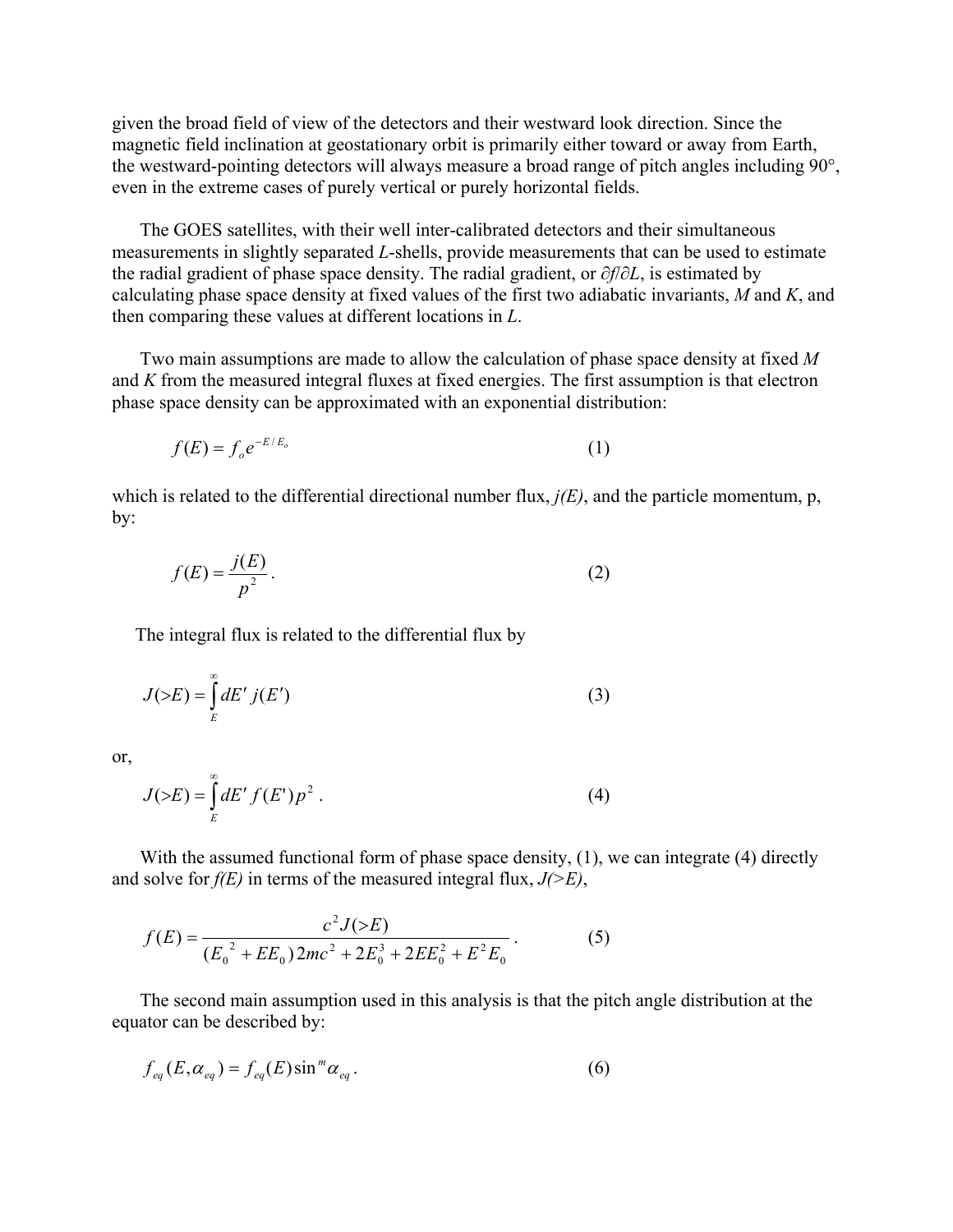The phase space density at a given pitch angle and energy at any latitude,  $\lambda$ , along a field line is equal to the phase space density at the same energy and its corresponding pitch angle at the equator (from Liouville's Theorem):

$$
f_{\lambda}(E,\alpha_{\lambda}) = f_{\lambda}(E)g(\alpha_{\lambda}) = f_{eq}(E,\alpha_{eq}) = f_{eq}(E)\sin^{m}\alpha_{eq}.
$$
 (7)

From conservation of the first adiabatic invariant, M,

$$
M = \frac{p_{\perp}^2}{2m} = \frac{p^2 \sin^2 \alpha}{2m},
$$
\n(8)

$$
\sin \alpha_{eq} = \left(\frac{B_{eq}}{B_{\lambda}}\right)^{\frac{1}{2}} \sin \alpha_{\lambda},\tag{9}
$$

so that,

$$
f_{\lambda}(E,\alpha_{\lambda}) = f_{\lambda}(E)\sin^{m}\alpha_{\lambda} = f_{eq}(E)\left(\frac{B_{eq}}{B_{\lambda}}\right)^{\frac{m}{2}}\sin^{m}\alpha_{\lambda}.
$$
 (10)

Therefore, the pitch angle dependence will have the same functional form everywhere along the field line. The peak amplitude of the phase space density (at 90 $^{\circ}$  pitch angle) at latitude  $\lambda$  on the field line will be related to the peak amplitude at the equator by:

$$
f_{\lambda}(E) = f_{eq}(E) \left(\frac{B_{eq}}{B_{\lambda}}\right)^{\frac{m}{2}}.
$$
\n(11)

Combining (5) and (11), we obtain the phase space density at 90° pitch angle at the magnetic equator as a function of the measured integral flux at latitude  $\lambda$  at 90° pitch angle,

$$
f_{eq}(E) = \frac{c^2 J_{\lambda}(\gg E)}{(E_0^2 + EE_0)2mc^2 + 2E_0^3 + 2EE_0^2 + E^2 E_0} \left(\frac{B_{eq}}{B_{\lambda}}\right)^{\frac{m}{2}}.
$$
 (12)

Using (12), phase space density is calculated for equatorially mirroring particles  $(K = 0)$ , with magnetic moment  $M = 6000$  MeV/G. A magnetic moment of 6000 MeV/G corresponds roughly to 2 MeV electrons in a 100 nT magnetic field, which is a typical field strength at geosynchronous orbit. The phase space density is first determined for 2 MeV particles from the measured integral flux, and then calculated for the appropriate energy for the selected value of *M* using  $(1)$ .

A magnetic field model is used to calculate the ratio of the local and equatorial fields used in (12) and the *L*\* parameter [Roederer, 1970], which is related to the third adiabatic invariant,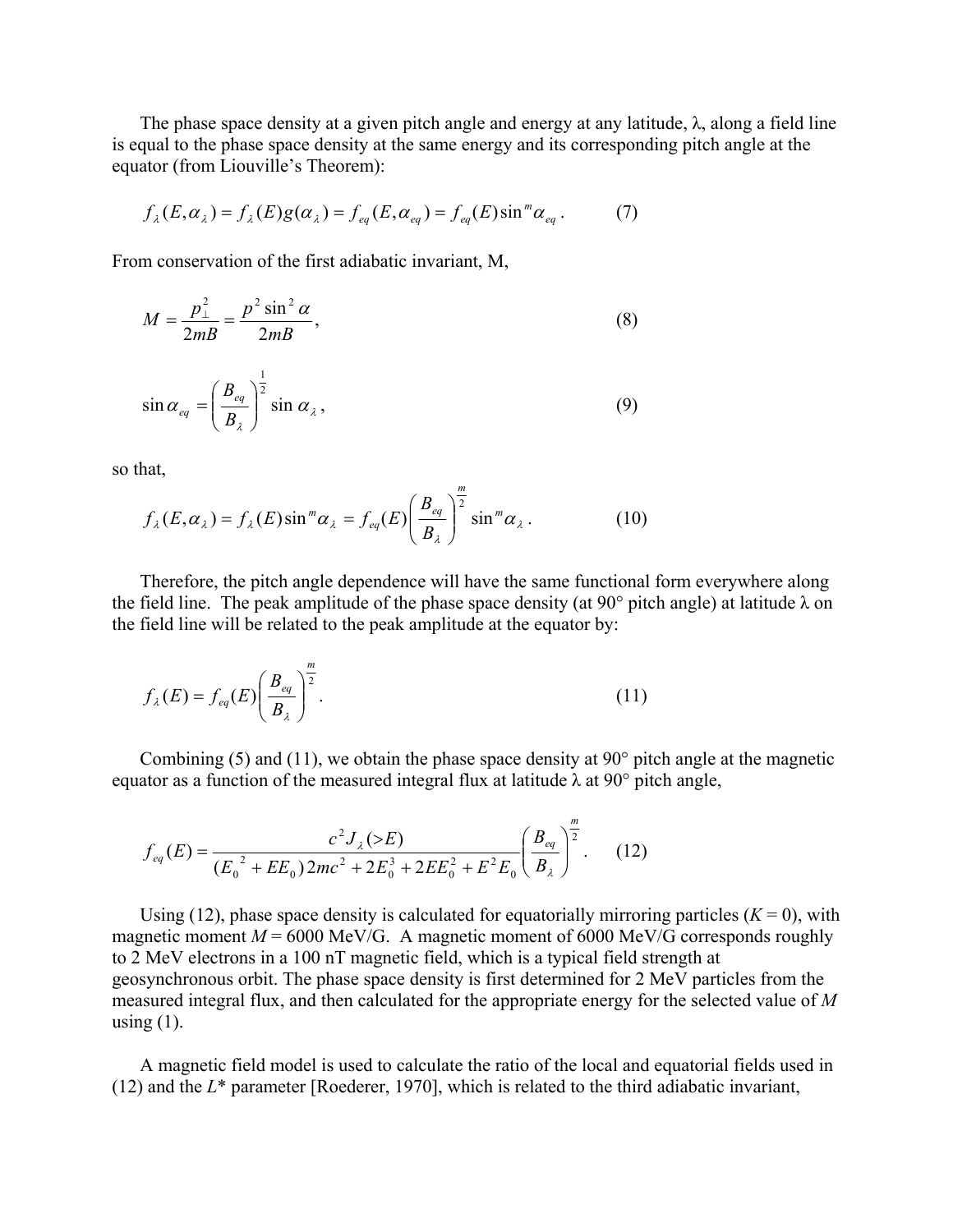$$
L = L^* = \frac{2\pi k_0}{a\Phi},\tag{13}
$$

where  $k_0$  is Earth's magnetic dipole moment, *a* is the radius of Earth, and  $\Phi$  is the magnetic flux enclosed in the particle drift. For this example, we have done the calculations using the Tsyganenko 1989 and the Tsyganenko 2001 and verified that for these quiet conditions, our results do not depend on this choice of field model.

The results of the *L*-shell calculations for the two spacecraft and the energy of the particles corresponding to  $M = 6000$  MeV/G are shown in Figure 4. The upper panel (a) contains the measured >2 MeV electron flux, which is also shown in Figure 1. Panel (b) contains the calculated *L* values, and panel (c) contains the particle energies, which vary to maintain constant magnetic moment as the magnetic field varies. In panels (a)-(c), the GOES 8 values are shown with a solid line and the GOES 9 values with a dashed line. As seen in panel (c), the choice of *M* = 6000 MeV/G insures that the energies used in our analysis are near the measured energy, which minimized the dependence of our results on  $E_0$  (through Equation (1)). Panel (d) contains the difference in the *L* values at the two spacecraft,  $\Delta L = L_9 - L_8$ .

Note that although GOES 8 is always at a higher geomagnetic latitude than GOES 9, GOES 8 is sometimes at lower *L*-shells. This is due to the asymmetric magnetic field, which is more compressed (resulting in lower *L*-shells) near noon than near midnight.



**Figure 4. Electron flux,** *L***-shell, particle energy for constant magnetic moment, and the** *L***shell difference of the GOES 8 and 9 measurements. Note that twice per day the two spacecraft are simultaneously measuring electrons in the same L-shell.**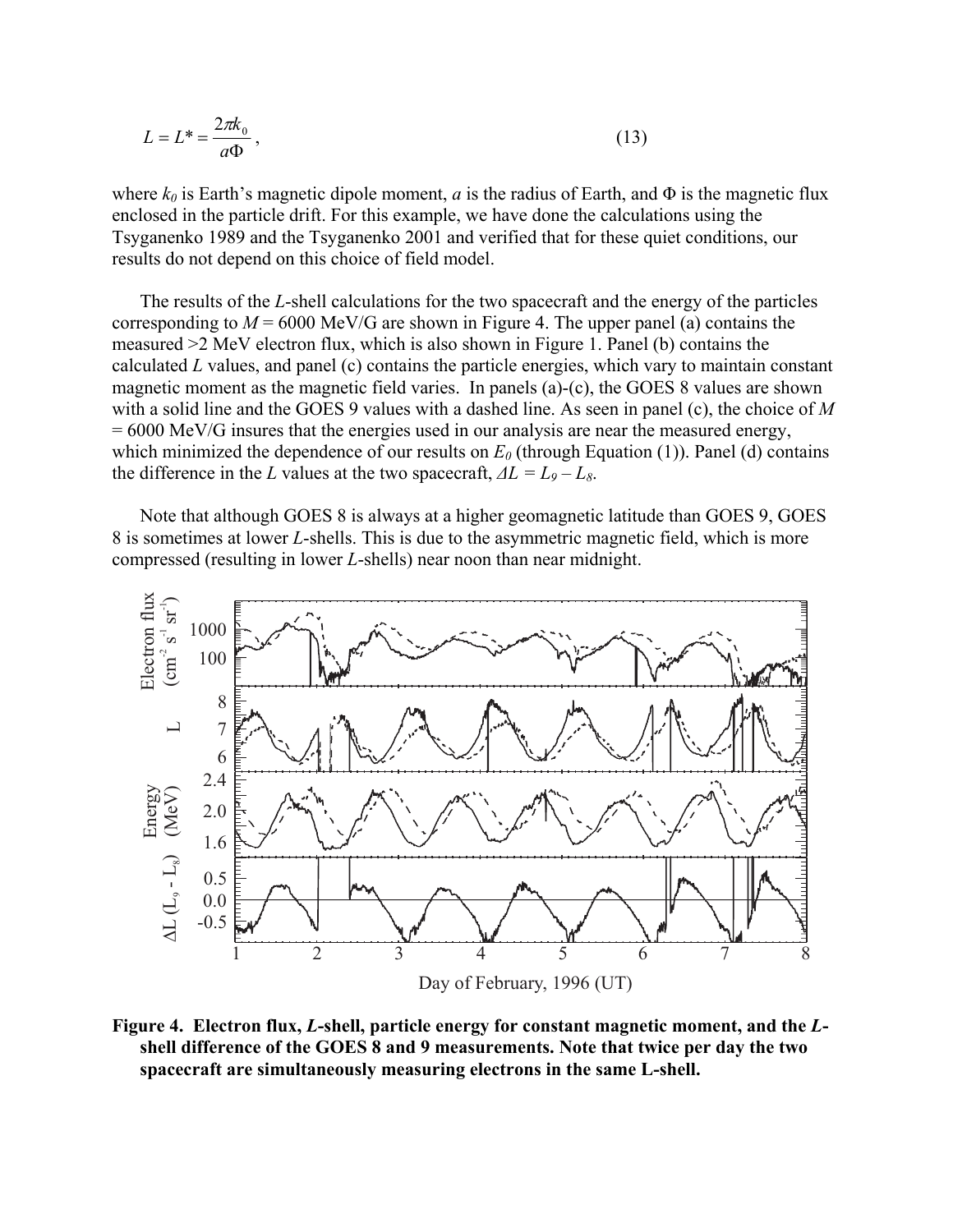Consequently in the dawn magnetosphere, the increased compression in the magnetic field experienced by GOES 8 relative to GOES 9 as GOES 8 leads in local time by four hours causes the GOES 8 *L*-shells in this region to be lower than those of GOES 9. There are two *L*-shell crossings each day, one post midnight and one near noon, which correspond to times when the two spacecraft are simultaneously in the same *L*-shell.

These measurements made by the two satellites in the same *L*-shell give us the opportunity to test our assumptions about the particle distributions and to investigate uncertainties in the magnetic field models. As outlined above, the two parameters that need to be estimated to calculate phase space density from the measured integral fluxs are the index, *m*, in the pitch angle distribution (10) and the characteristic energy,  $E_0$ , in the energy distribution (1). The pitch angle index is estimated by considering the measurements at the locations where the two spacecraft are simultaneously in the same *L*-shell. At these locations, the calculated phase space density should be equal.

For the example presented here, we have only considered equatorially mirroring electrons *(K*= 0). Therefore, the calculations of *L* depend only on the equatorial magnetic field strength. Times when the *L* values for the two spacecraft are equal correspond to times when the equatorial magnetic field strengths are equal. At these times, the energies of the particles being considered are also equal, for a fixed magnetic moment. The ratio of the phase space densities at these locations reduces to:

$$
\frac{f_8(E)}{f_9(E)} = \frac{J_8(>2)}{J_9(>2)} \left(\frac{B_{8\lambda}}{B_{9\lambda}}\right)^{\frac{m}{2}} = 1.
$$
\n(14)

Therefore, from the measured integral flux and the model magnetic field, (14) can be used to estimate the pitch angle index in the vicinity of the *L*-shell crossings.

Calculations of phase space density in the vicinity of the *L*-shell crossing (*∆L = 0*) that occurred at 0930 UT on February 4 are shown in Figure 5. The left panel illustrates the dependence of the difference in phase space density measured at the two spacecraft,  $\Delta f = f_9 - f_8$ , on the assumed value of *m*. This analysis indicates that phase space density is equal at the *L*-shell crossing when a weak pitch angle dependence  $(m \sim 0.25)$  is assumed. At this time (0930 UT), GOES 8 was located at 0430 LT and GOES 9 was located at 0030 LT. This result is reasonable, given that the electron distributions can range from being highly peaked at 90˚ near local noon (large values of *m*) to having a local minimum at 90 $^{\circ}$  near midnight [e.g., West et al., 1973a,b; Selesnick and Blake, 2002].

Calculations of the difference in phase space density measured at the two spacecraft, *∆f = f9 f8*, versus the difference in L-shells, *∆L = L9-L8* in the vicinity of this *L*-shell crossing are shown in the middle panel Figure 5. These results are from the time interval 0800 – 1100 UT, a threehour interval centered on the *L* -shell crossing. The values of *∆f* and *∆L* shown in Figure 5 indicate that phase space density had a positive radial gradient (*∂f*/*∂L* > 0) at this time. On either side of the *L*-shell crossing, the spacecraft at the large *L* measured a larger phase space density. The magnitude of *∂f*/*∂L* is estimated by the slope of the least-squares fit to the calculations. For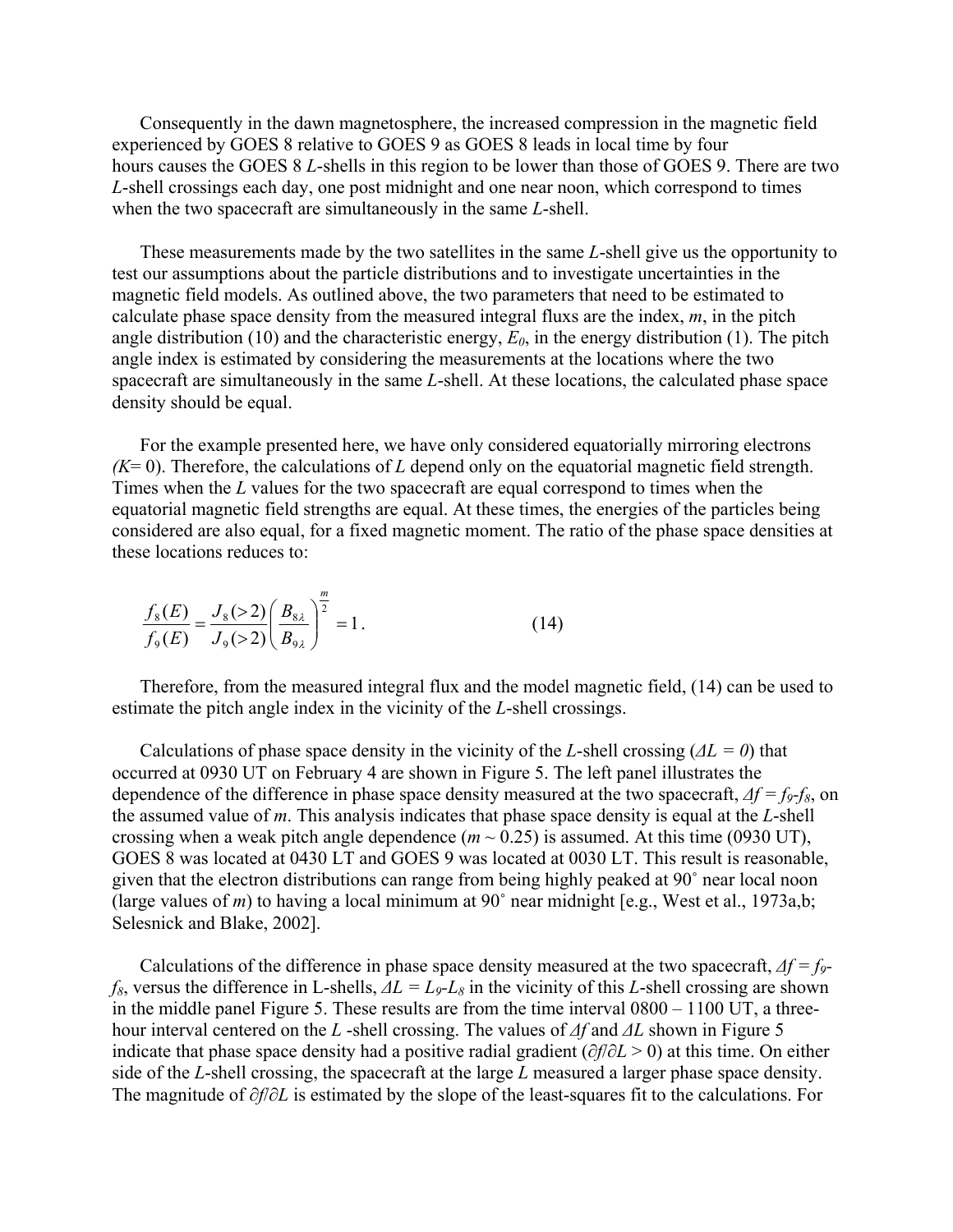$E_0$  = 250 keV (used for the calculations shown in the middle panel), the slope is approximately 1.3, corresponding to *∂f*/*∂L* ~ 1.3x1023 (MeV s L) -1. The dependence of *∂f*/*∂L* on the characteristic energy,  $E_0$ , is shown in the right panel of Figure 5. It is found that the value of *∂f*/∂*L* is maximum and positive for low values of  $E_0$ , and decreases as  $E_0$  increases. Over the full range of expected *E0* values [e.g., Cayton et al., 1989; McAdams et al., 2001], *∂f*/*∂L* remains positive in the vicinity of this *L*-shell crossing.

A similar analysis has been performed for the *L*-shell crossing that occurred near local noon, at about 18 UT on February 4 (not shown). Near local noon, the pitch angle index required to have equal values of phase space density at the calculated *L*-shell crossing was  $m \sim 12$ . Although this value of *m* is quite large, it is consistent with observations of pitch angle distributions that are strongly peaked at 90˚ near local noon [e.g., Selesnick and Blake, 2002]. We have independently inspected pitch angle distribution using Polar data near noon and found examples where this value of *m* is reasonable. The calculated slope of the *∆f* versus *∆L* values shows a positive radial gradient of phase space density, consistent with the results obtained from the earlier *L*-shell crossing.

The results presented here demonstrate that the well inter-calibrated electron detectors on the GOES satellites can be used to calculate the local radial gradient of phase space density at geosynchronous orbit due their separation in geomagnetic latitude. This example also indicates



# **Figure 5: (Left) dependence of the value of df at the night-side L-shell crossing, (middle) phase space density difference versus separation in L-shell in the vicinity of the L-shell crossing, and (right) dependence of**  $\partial f/\partial L$  **on the assumed value of**  $E_{\theta}$ **.**

the importance of the pitch angle distribution in the calculations, and our ability to use the times when the spacecraft are simultaneously located in the same *L*-shell (based on the model magnetic field) to estimate the index of the pitch angle distribution (independent of the characteristic energy of the distribution function). Following the research plan described below, this technique will be further tested and applied to years of geosynchronous measurements, utilizing simultaneous pitch angle measurements from spinning GOES satellites (described below), and using additional data for the LANL geosynchronous satellites and from the Polar satellite during selected times to further constrain the global magnetic field model, the energy spectra, and the pitch angle distributions.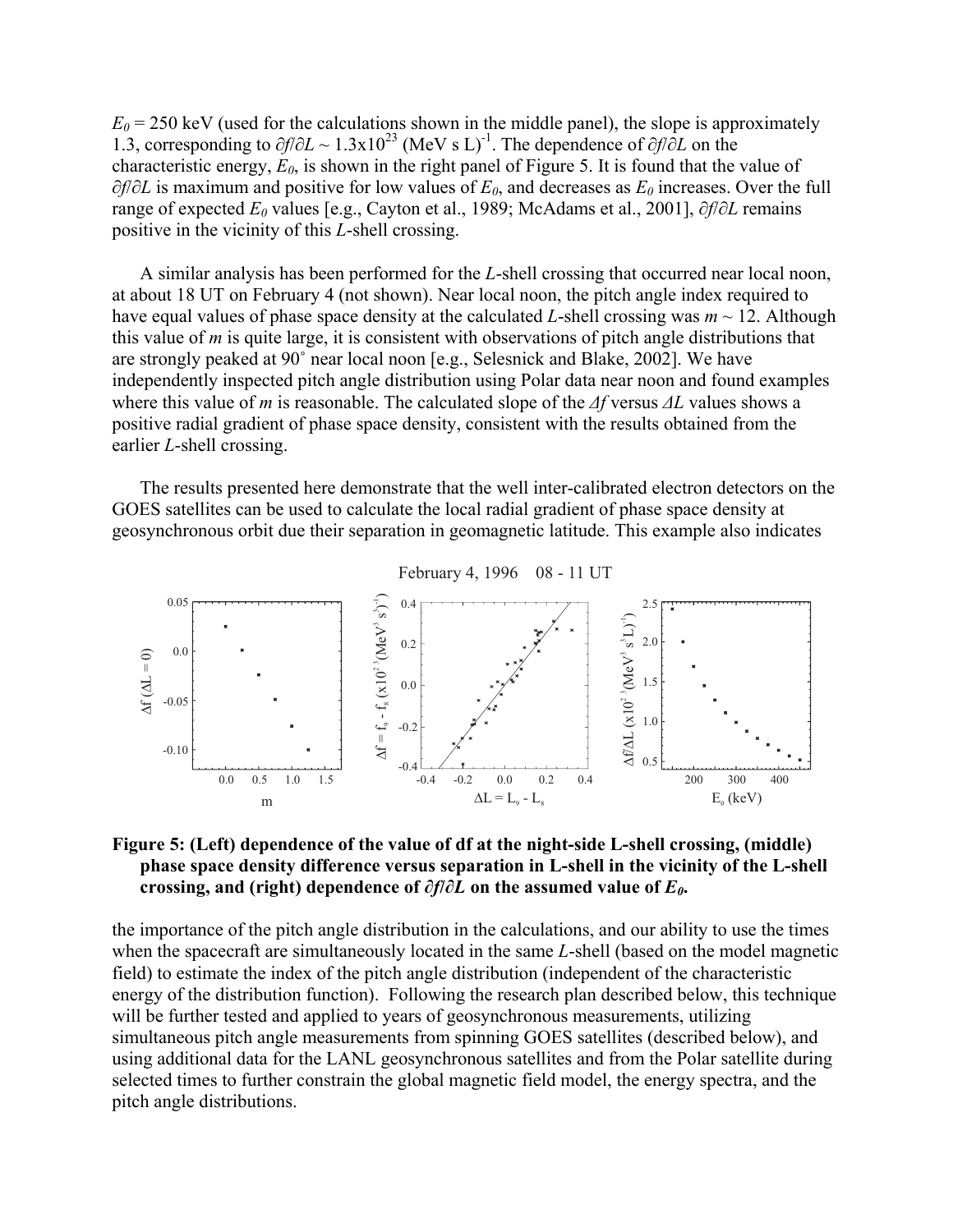### **Research Plan**

This research will be conducted over a three-year period and will quantify the phase space density of radiation belt electrons and its radial gradient at geostationary orbit. These results will establish a reference for the direction of radial diffusion and the variability of phase space density under a wide range of solar wind and geomagnetic activity conditions.

Our first task will be to calculate phase space density and its radial gradient over long time periods, including quiet and active conditions, using pitch angle measurement obtained from a third GOES satellite when one was in on-orbit storage and spinning. Over nearly two years from August 1998 to May 2000, GOES 9 was spinning and acquiring data at approximately 100º west Longitude, between GOES 8 and GOES 10 at the east and west operational locations (75º west and 135º west, respectively). For about one year from December 2001 until January 2003, GOES 12 was spinning and acquiring data at approximately 90º west Longitude, and GOES 11 began transmitting data while spinning in July 2003 and will continue to transmit data as long as GOES 12 (east) and GOES 10 (west) remain operational. These data are available with up to 10.24 second resolution. The first calculations will be done for a single magnetic moment,  $M = 6000$ MeV/G, and for equatorially mirroring particles,  $K = 0$ . We will initially use the Tsyganenko 1989 field model, which can be parameterized with the Kp index only. We will then compare our results using other magnetic field models, such as Tsyganenko 2001, to investigate the dependence of our results on the field model.

Over these time periods, which include the approach to solar maximum and now the declining phase of Solar Cycle 23, pitch angle measurements were made continuously by the spinning spacecraft. We will use the simultaneously measured pitch angle distributions to calculate phase space density and its radial gradient using the technique described above. With these long periods of pitch angle measurements, we will characterize statistically the functional forms of the pitch angle distributions as a function of local time, geomagnetic activity, and local magnetic field inclination. Assuming a consistent statistical relationship for pitch angle distributions emerges, this result can be applied to the full GOES data set, including those time for which direct pitch angle measurements are not available.

In the example described above, the pitch angle index was determined at the *L*-shell crossings under the assumption that the magnetic field model was correct. During the extended times when pitch angle measurements are available, we will be able to use the measured pitch angle distributions to investigate the accuracy of various magnetic field models in determining the locations of the *L*-shell crossings. This will provide an additional consistency check on our results, which will be particularly valuable during active times when the magnetic field may be changing rapidly.

Our second task will be to use Polar and LANL geosynchronous data to further refine and validate our calculations during selected time intervals of interest. The Polar spacecraft made a large number of equatorial crossings near geosynchronous orbit, covering nearly all local times (see Figure 6 of Selesnick and Blake [2002]). These crossings provide electron energy spectra, electron pitch angle, and magnetic field measurements that can be compared with the GOES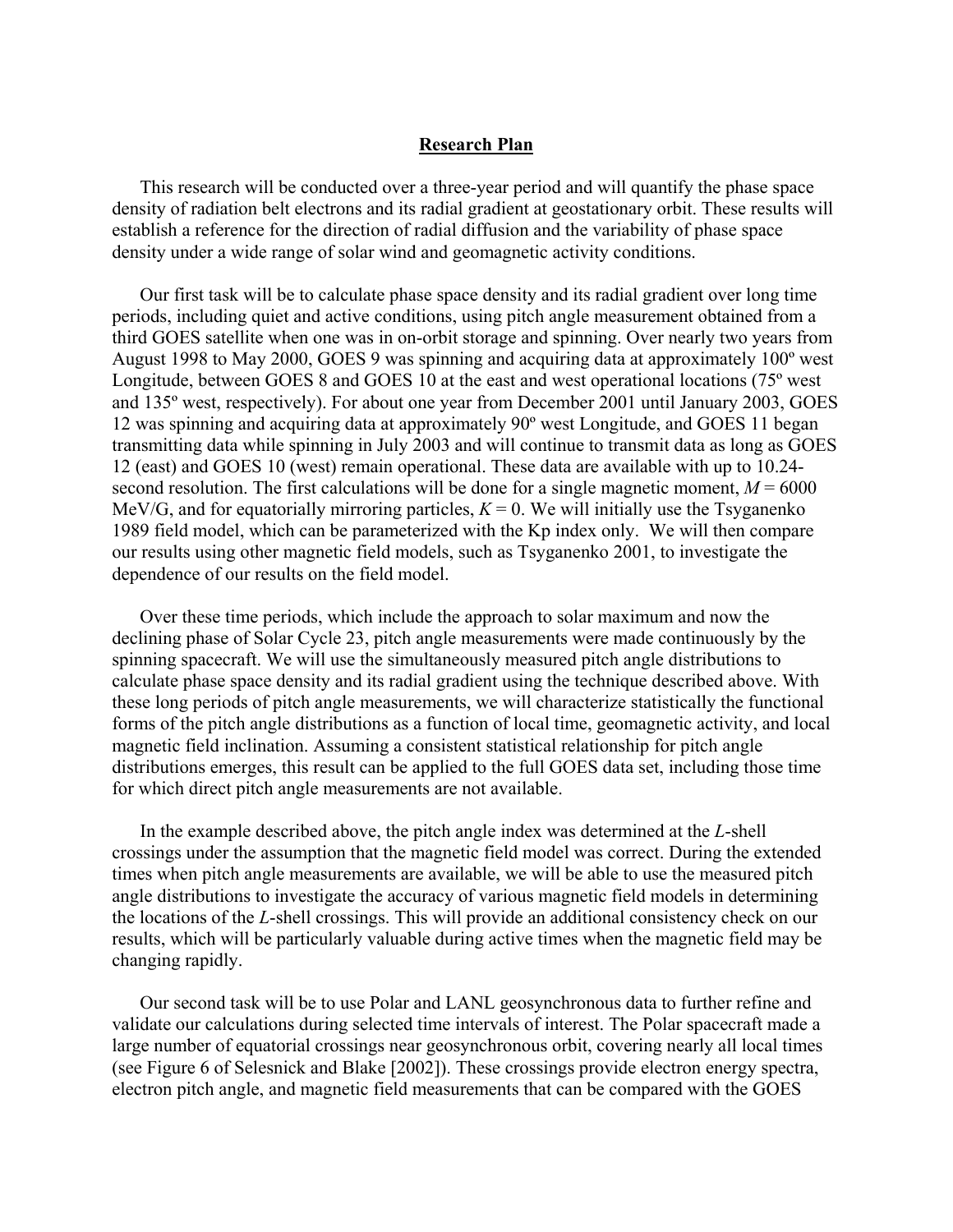measurements and with the magnetic field model. The LANL data will provide dense coverage at geosynchronous orbit of the electron energy spectra, magnetic field inclination, and pitch angle distributions, using techniques recently developed for identifying preferred directions in the electron flux measurements. These measurements will be used to validate, and if necessary, to modify our specifications of the electron distributions used in our calculations. In addition, the magnetic field measurements from GOES and Polar and the determination of the magnetic field inclination made by LANL will provide strong constraints on the magnetic field model used for our calculations of the adiabatic invariants. We are particularly interested in determining if the most recent magnetic field model by K. Tsyganenko, which includes azimuthally asymmetric fields in the magnetosphere, can be used to find an optimal fit to our multi-point determination of the magnetic field and phase space density.

Our third task will be to extend our calculations of adiabatic invariants to include offequatorially mirroring particles. These calculations will be limited to time periods when we have sufficient confidence in the measured energy spectra, pitch angle distributions, and magnetic field model. We anticipate that we will utilize the most recent magnetic field model available, using the full constellation of satellites to determine the optimal model inputs. From our investigations of the pitch angle distributions, energy distributions, and sensitivity of the phase space density calculations on these parameters and on the parameterized magnetic field, we will know the level of confidence we can have in processing the GOES data over a full solar cycle (1995 – 2006), which would include the time periods for which we do not have simultaneous GOES pitch angle measurements. If the electron distributions can be parameterized sufficiently accurately by geomagnetic activity or magnetic field inclination, then this extension of our processing of the data will yield a full solar cycle of radiation belt electron phase space density mapped to adiabatic invariant space.

In addition to publications of our research, this effort will result in a number of deliverables to the LWS program. First, the dataset of phase space density mapped to adiabatic invariant space will be made available, together with the raw satellite measurements. And second, the source code used to calculate the adiabatic invariants will be made available with sufficient documentation that researchers will be able to reproduce and to extend our results. We feel it is critical for the progress of radiation belt research that measurements mapped to adiabatic invariant space and the tools needed to perform this mapping are made broadly available. Our documented source code will allow researchers to calculate the adiabatic invariants, *M*, *K*, and *L*\*, with the magnetic field models that we will use (T89, T2001, and others that include azimuthal asymmetry) and will give people the flexibility to modify and recompile the source code and take advantage of other magnetic field models as they desire.

At the end of this research, we will have determined the variability of phase space density and its radial gradient at geosynchronous orbit in terms of the adiabatic invariants over a minimum of many years, including the approach to solar maximum, near solar maximum, and now during the declining phase of Solar Cycle 23, and perhaps over the full solar cycle. This research includes the development and application of a new technique for calculating the radial gradient of phase space density, which exploits the separation in *L*-shell of longitudinally separated geostationary satellites. From years of direct pitch angle measurements made by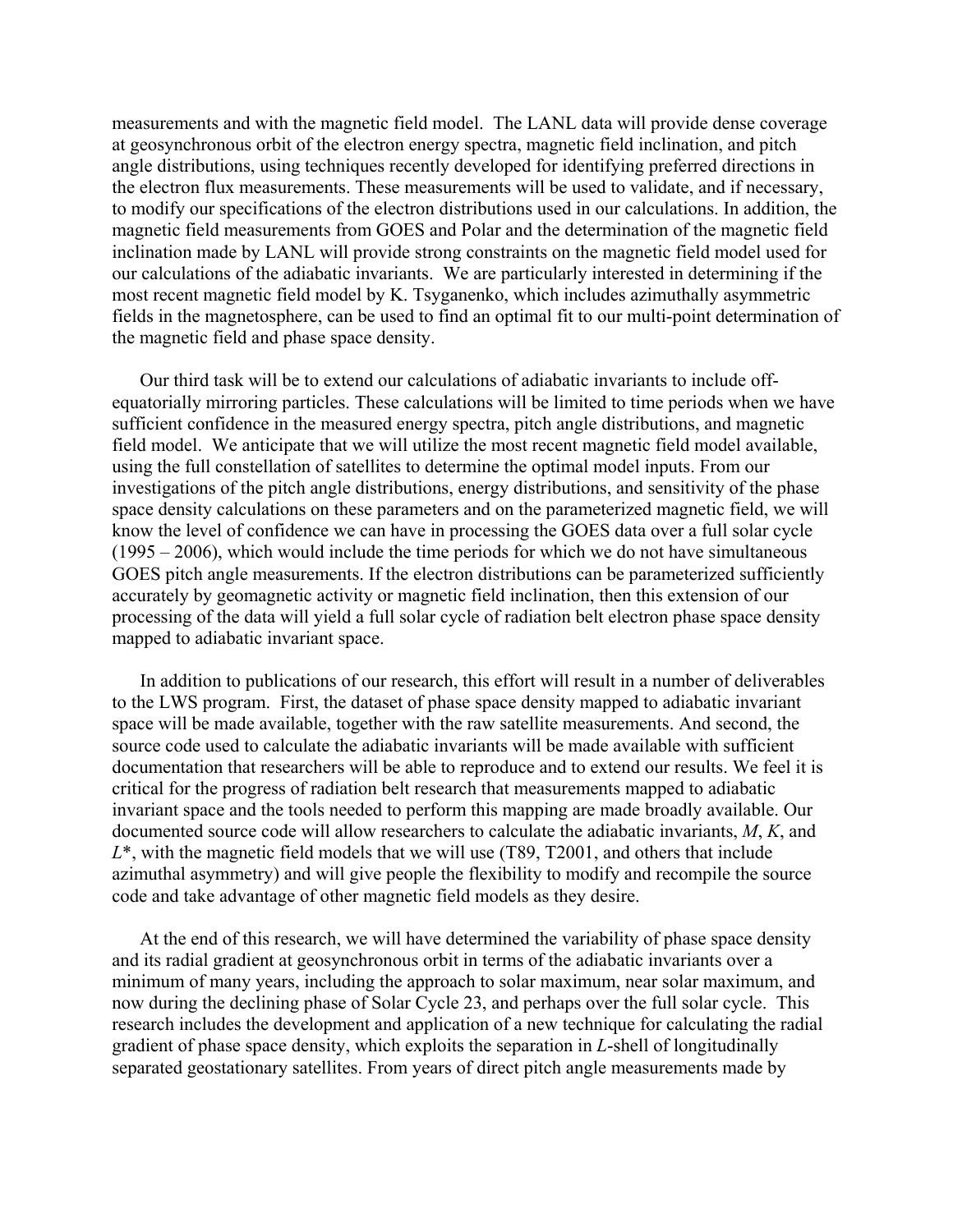spinning GOES satellites, we will characterize the pitch angle distributions as functions of local time and geomagnetic activity.

The results of this research will provide critical new information for determining the source and loss processes operating in the radiation belts. In addition, our calculated values of phase space density in adiabatic-invariant space and the source code used to make these calculations will be made available through LWS-supported data and model centers for other researchers to use and extend. This effort contributes directly one of the specific research topics of high current interest in the TR&T program (the generation and decay of the Earth's radiation belts as a function of geomagnetic and solar wind conditions), and is relevant to four of the five NASA Strategic Enterprises. This research will improve our understanding of the basic response of magnetospheric electrons to solar variability and internal source and loss processes, and provide valuable information for the planning of future Living With a Star missions, such as the Radiation Belt Storm Probes, and the interpretation of their data.

#### **Data Availability**

For this research we will utilize data from the NOAA and LANL geosynchronous satellites, the ISTP Wind, and ACE satellites. Beginning early 1995, nearly continuous solar wind data are available from Wind and later from ACE. Periodic data outages during times such Wind perigee passes are not critical for this analysis. These data are available through CDAWeb and the NSSDC, and the real-time quick-look ACE data are available at NOAA/SEC.

Continuous geosynchronous energetic particle and magnetic field measurements are available from the NOAA GOES spacecraft: GOES-8 (launched May, 1994 and currently operating), GOES-9 (launched May, 1995 and removed from operation in 1998), and GOES –10 (launched in April, 1997 and currently operating). These data are all readily available at NOAA SEC. Energetic particle data are available from up to four simultaneously operating LANL spacecraft over the time period from 1995 to the present and these data are readily available at LANL. Data from the Polar spacecraft are available through Aerospace Corp. (see attached letter).

#### **Project Management and Schedule**

The Principal Investigator, T. Onsager, will have overall responsibility for establishing goals and milestones for this research. T. Onsager will be responsible for processing the NOAA data, including calculations of the pitch angle distributions and phase space density. J. Green and S. Elkington will be responsible for calculating the adiabatic invariants using their current software and for extending this software to allow the calculation of adiabatic invariants for offequatorially mirroring particles. They will also provide the code documentation for when the software is delivered to the LWS program. J. Green will be responsible for processing the Polar data. G. Reeves will be responsible for collecting and verifying the LANL data, and providing magnetic field inclination and pitch angle distributions. All investigators will collaboratively conduct the research tasks described above. In addition, Dr. Anthony Chan of Rice University, who has been involved in the initial calculations of phase space density described here, will also participate as an unfunded collaborator (see attached letter). Although the order of the tasks may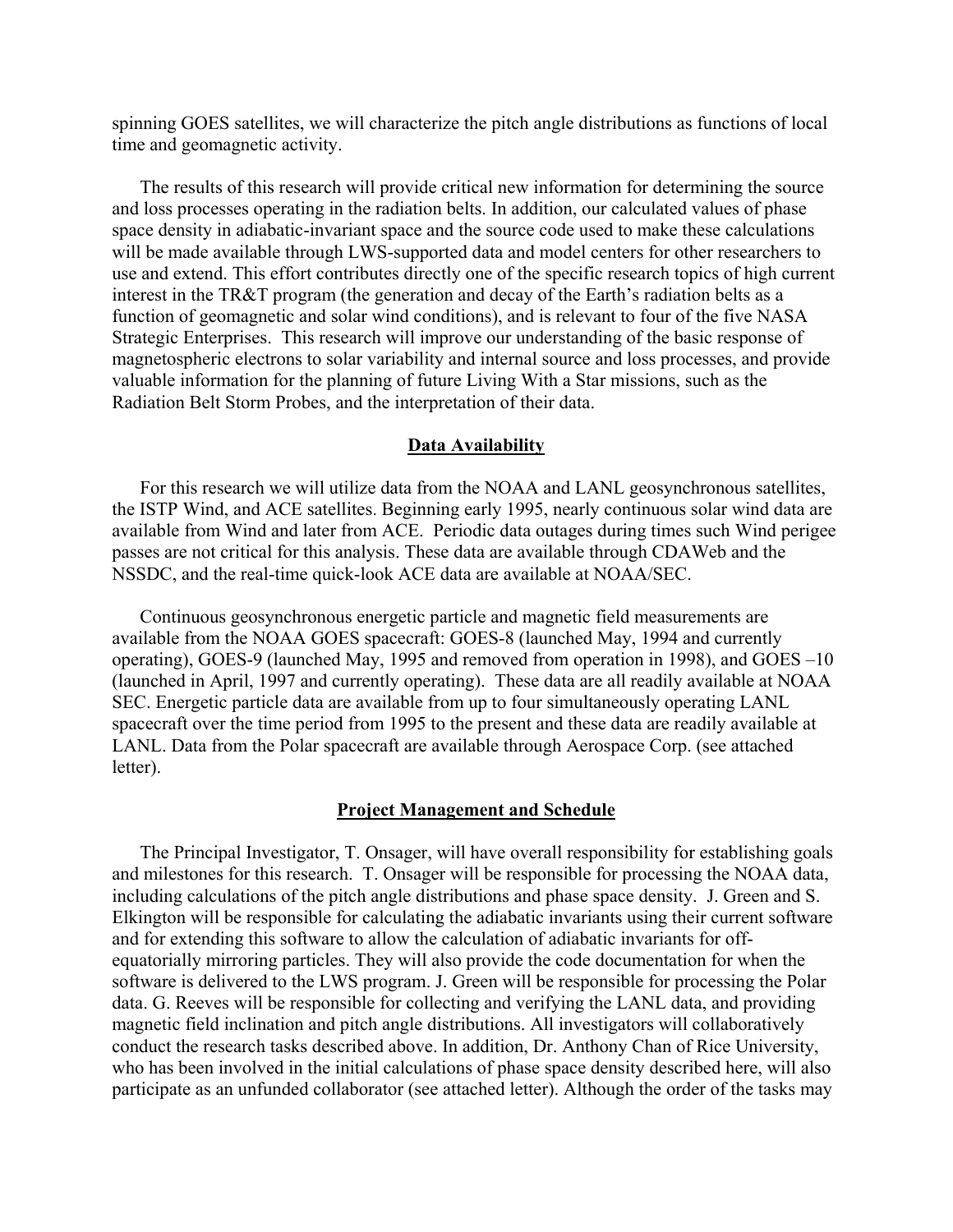vary slightly as the research develops, it is anticipated that the first tasks will be accomplished during Year 1 of this effort, the second task will be accomplished during Year 2, and the third task will be accomplished during Year 3.

# **Facilities and Equipment**

All required facilities and equipment to conduct this research are currently available at the NOAA Space Environment Center, University of Colorado, Boulder, and at Los Alamos National Laboratory.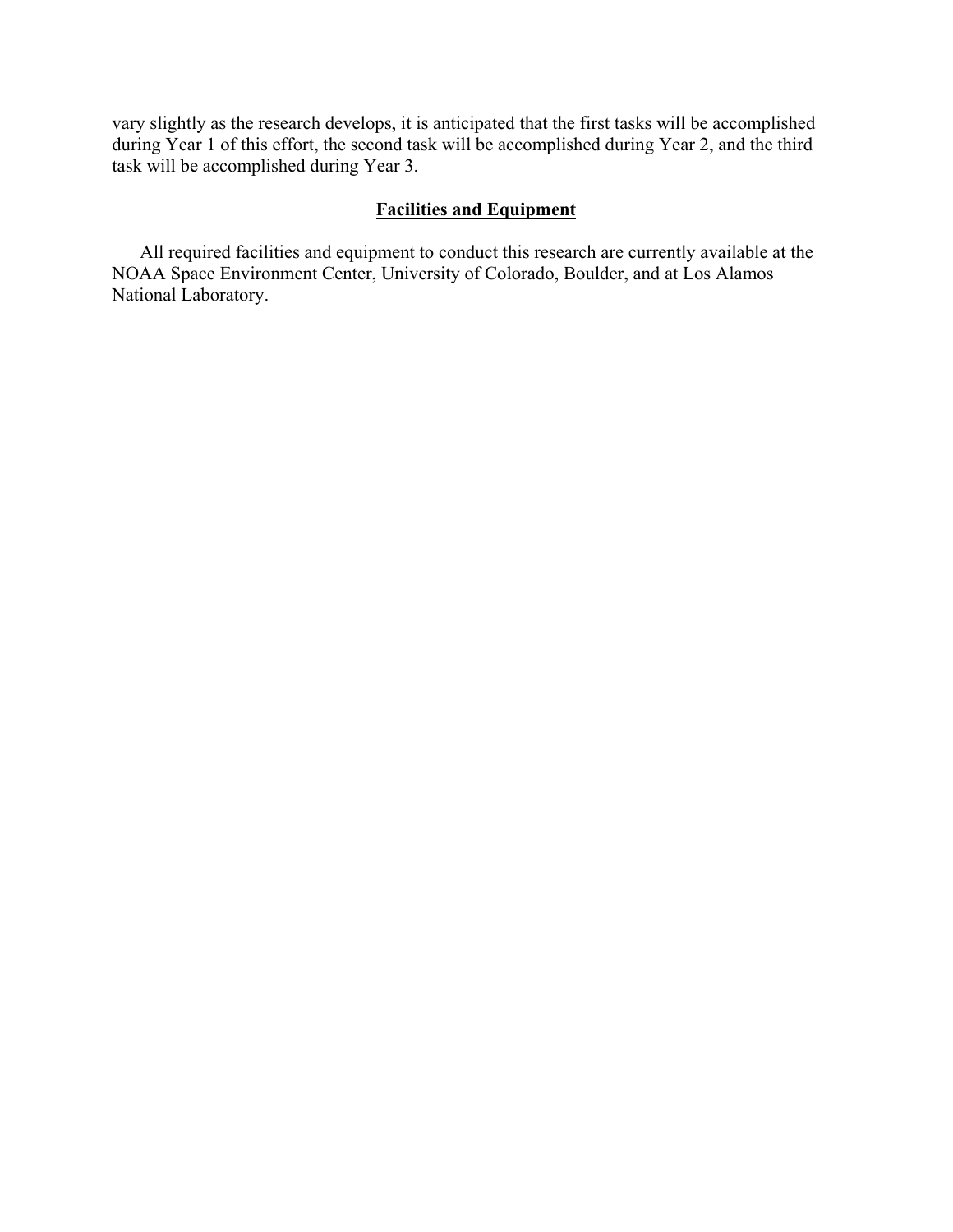## **References**

- 1. Brautigam, D. H., and J. M. Albert, Radial diffusion analysis of outer radiation belt electrons during the October 9, 1990 magnetic storm, J. Geophys. Res., 105, 291, 2000.
- 2. Elkington, S. R., M. K Hudson, and A. A. Chan, Resonant acceleration and diffusion of outer zone electrons in an asymmetric geomagnetic field, J. Geophys. Res., 108, 1116, doi:10.1029/2001JA009202, 2003.
- 3. Friedel, R. H. W., G. D. Reeves, and T. Obara, Relativistic Electron Dynamics in the Inner Magnetosphere - a Review, JASTP, (64) 265-282, 2002.
- 4. Hilmer, R. V., and G. P. Ginet, Enhancement of equatorial energetic electron fluxes near L=4.2 as a result of high speed solar wind streams, J. Geophys. Res., 105, 23,311, 2000.
- 5. Horne, R. B., and R. M. Thorne, Potential waves for relativistic electron scattering and stochastic acceleration during magnetic storms, Geophys. Res. Lett., 25, 3011, 1998.
- 6. Kim, H.-J., and A. A. Chan, Fully adiabatic changes in storm-time relativistic electron fluxes, J. Geophys. Res., 102, 22,107, 1997.
- 7. Li, X., D. N. Baker, M. Temerin, T. E. Cayton, G. D. Reeves, R. A. Christensen, J. B. Blake, M. D. Looper, R. Nakamura, and S. G. Kanekal, Multisatellite observations of the outer zone electron variation during the November 3-4, 1993 magnetic storm, J. Geophys. Res., 102, 14,123, 1997.
- 8. McAdams, K. L., G. D. Reeves, R. H. W. Friedel, T. E. Cayton, Multisatellite comparisons of the radiation belt response to the Geospace Environment Modeling (GEM) magnetic storms, J. Geophys. Res., 106, 10,869, 2001.
- 9. Roederer, J. G., Dynamics of Geomagnetically Trapped Radiation, 166 pp., Springer-Verlag, New York, 1970.
- 10. Selesnick, R. S., and J. B. Blake, A quiescent state of 3 to 8 MeV radiation belt electrons, Geophys. Res. Lett., 24, 1343, 1997a.
- 11. Selesnick, R. S., and J. B. Blake, Dynamics of the outer radiation belt, Geophys. Res. Lett., 24, 1347, 1997b.
- 12. Selesnick, R. S., and J. B. Blake, Radiation belt electron observations following the January 1997 magnetic cloud event, Geophys. Res. Lett., 25, 2553, 1998.
- 13. Selesnick, R. S., and J. B. Blake, On the source location of radiation belt relativistic electrons, J. Geophys. Res., 105, 2607, 2000.